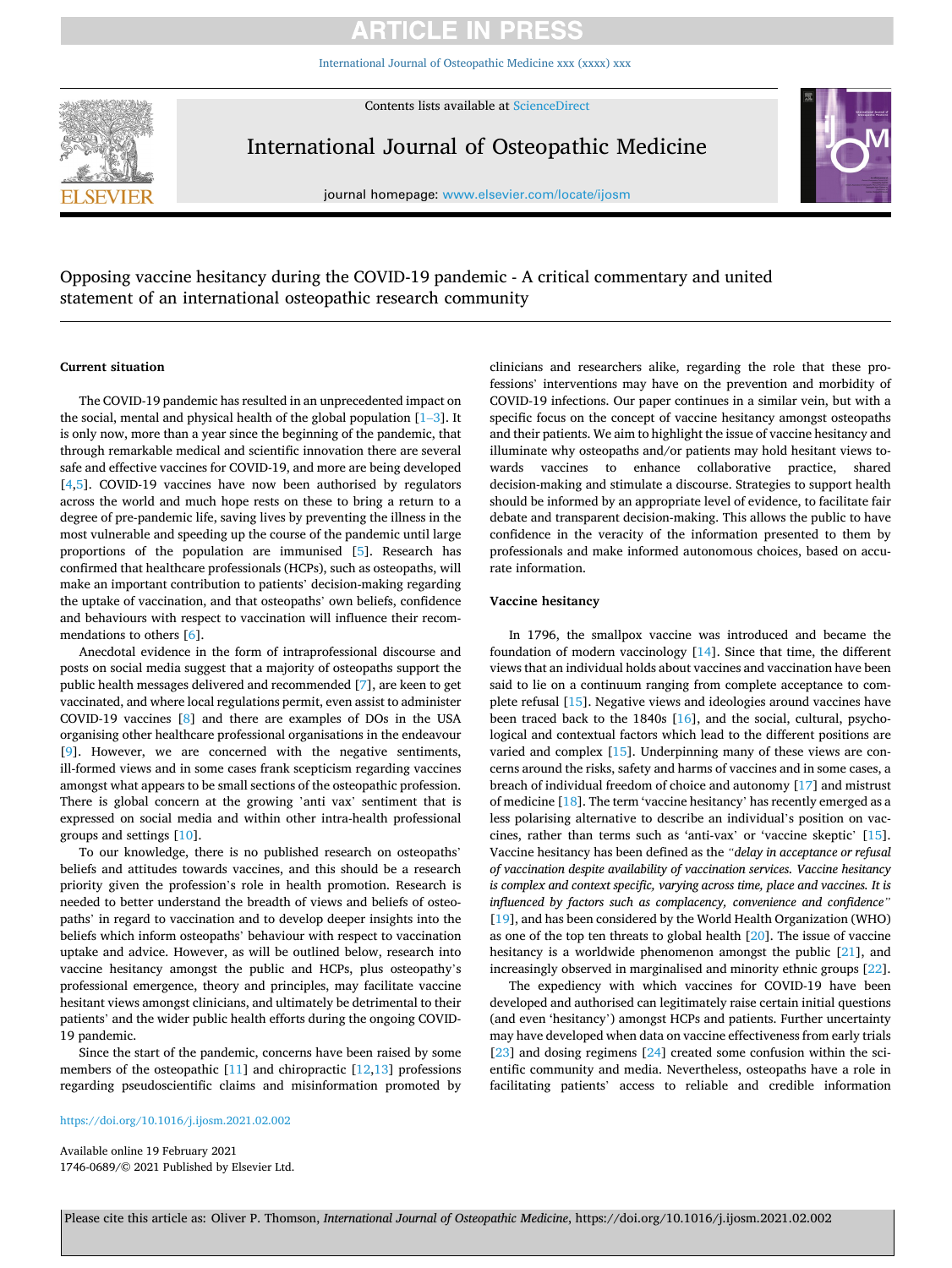#### *O.P. Thomson et al.*

regarding vaccines [\[25\]](#page-3-0) to support shared decision making and health promotion.

There are concerns that vaccine hesitancy will represent a major global challenge to the long-term control of COVID-19 and overcoming the pandemic [26–[29\]](#page-3-0). Recent research suggests negative attitudes towards COVID-19 vaccines are a major public health concern [\[30](#page-3-0)]. Specifically, individuals that consult complementary and alternative medicine (CAM) practitioners (of which osteopathy can be considered to have arisen from, and where in some countries, osteopathy continues to be considered CAM rather than a HCP [[31\]](#page-3-0)) tend to be more vaccine hesitant than non-CAM users [\[18](#page-2-0)]. This tendency may possibly be due to their broader health beliefs and the direct influence that CAM practitioners have on the vaccine attitudes of their patients is unclear [\[32](#page-3-0)]. Given this, osteopaths should be cautious and precise in how they communicate information regarding vaccination with their patients.

#### **Uncertainties, questions and concerns regarding vaccines**

Determinants of vaccine hesitancy are not straightforward and are thought to extend to cultural beliefs, health education, access to care, and language barriers [\[15](#page-2-0)] and for some people, a distrust of authority may also be a factor [[33\]](#page-3-0). Given the complexity of the underlying phenomenon, there are no clear tailored interventions to reduce unfounded scepticism [[34\]](#page-3-0). Overall, individuals who tend to feel over-cautious about vaccines are often those who are inclined to conspiratorial thinking, have individualistic and hierarchical worldviews, accord importance to their sense of freedom of behaviour, or dislike the sight of blood or needles [\[35](#page-3-0)]. Overconfidence is also believed to play a major role in the broader maintenance of one's beliefs [[36\]](#page-3-0) and making it difficult to distinguish facts from fallacies [\[37](#page-3-0)]. Osteopaths should be sensitive to any potential opportunities to positively inform patients' opinions of vaccines [\[38](#page-3-0)] and seek to understand, recognise and address any underlying fears they may have [\[17](#page-2-0)]. Table 1 summarises some of the identified fears that can help maintain hesitancy of vaccines and vaccination.

With respect to vaccines, the common falsehoods and misinformation that circulate are on the claimed associations between MMR vaccination and autism spectrum disorders [\[39](#page-3-0)], hepatitis B vaccines and multiple sclerosis [[43\]](#page-3-0), aluminium intoxication [\[44\]](#page-3-0), and more recently, microchip inoculation [[45\]](#page-3-0). Even when independent scientific committees and multiple research teams investigate such allegations and provide strong evidence that they cannot be true [[46\]](#page-3-0), these beliefs

#### **Table 1**

|  |  |  | Examples of underlying fears motivating vaccine hesitancy. |
|--|--|--|------------------------------------------------------------|
|--|--|--|------------------------------------------------------------|

| Type of<br>fear              | Advantage                             | Rationale                                                                                                                                                                                                   | Underlying<br>theory                                |
|------------------------------|---------------------------------------|-------------------------------------------------------------------------------------------------------------------------------------------------------------------------------------------------------------|-----------------------------------------------------|
| Fear of<br>being<br>forced   | Owning one's<br>decision              | Tempting to gain freedom<br>of behaviour when a<br>decision seems forced.<br>Natural reaction against<br>authority or unwanted<br>consumerism.                                                              | Reactance theory<br>[39]                            |
| Mistrust                     | Protection<br>against<br>manipulation | Fair-minded scepticism<br>with affinity for conspiracy<br>theories. Often linked to<br>schizotypy, dangerous-<br>world beliefs, and "bullshit<br>receptivity" $[40]$                                        | Overconfidence<br>[36]                              |
| Fear of<br>adverse<br>events | Avoid risks                           | Safety concerns increased<br>by the false impression that<br>adverse events are much<br>more present than invisible<br>benefits. With conflicting<br>messages, the preferred<br>decision is often inaction. | Risk avoidance<br>theory<br>Status quo bias<br>[39] |
| Fear of<br>needles           | Rationalising<br>phobia               | Risks of infection, pain [41]                                                                                                                                                                               | Trypanophobia<br>[42]                               |

#### *International Journal of Osteopathic Medicine xxx (xxxx) xxx*

continue to be propagated on social media. Online threads related to vaccines mainly concern safety and effectiveness, conspiracy theories, mistrust in science and authorities, freedom of choice, absence of intent for any vaccination, and religious beliefs [\[45](#page-3-0)].

There has been increasing interest in better understanding the origin and perpetuation of misinformation and conspiracy theorising in relation to many aspects of the COVID-19 pandemic, including vaccines, use of face masks and the reality or existence of the pandemic itself [\[47](#page-3-0)]. Emotional components are more frequent in anti-vaccine messages and help propagate them faster and to more people on social media than true ones [[48,49\]](#page-3-0). Consumers of such information often feel torn between the quantity of perceived negative emotional anti-vaccine messages, and the sparsity of complex and factual pro-vaccine arguments. In such conflicting situations, some people can opt for the status quo, naturally choose inaction, and end up remaining unvaccinated [\[50](#page-3-0),[51\]](#page-3-0).

Those most vulnerable to misconceptions about vaccinations are those who tend to rely on social media for information, have low levels of health literacy, and often question the legitimacy of science and medical authorities [\[40,52](#page-3-0)]. Osteopaths could play a central role in recognising patients' fears, help solve potential misconceptions, and help patients make an informed decision about vaccination. Given the seemingly quick development of vaccines for COVID-19, plus the lack of specialist vaccine technical knowledge of osteopaths, it is understandable that practitioners have questions and concerns. Before endorsing their role as advocates, it is important for osteopaths to recognise and understand the grounding of their own position towards vaccination. Like any other healthcare professionals, osteopaths are also inclined to be vulnerable to confirmation bias (increased affinity for information that confirms prior beliefs), false-cause fallacy (seeing causes in correlations), cognitive dissonance (resolving conflicting thoughts by ignoring one aspect), heuristic bias (giving undue weight to certain arguments over others), and bias of omission (holding beliefs even in the absence of evidence) [[37\]](#page-3-0).

#### **Osteopathy's history and theory - a context for vaccine hesitancy**

Osteopathy's history, inception and professionalisation may offer some possible reasons as to why some osteopaths may hold negative views towards vaccines. Andrew Taylor Still founded osteopathy in the late 1800s, in the midwestern USA. It is widely claimed osteopathy arose, in part, as a response to the crude practice of medicine at the time and in particular following the tragic death of three of Still's children from spinal meningitis [\[53](#page-3-0)]. It is reported that Still felt 'philosophically divorced' from orthodox medicine, and developed osteopathy in response to the perceived failings of medicine at the time, viewing osteopathy as a profession philosophically underpinned by the body's natural healing capacity [[54\]](#page-3-0). Needless to say, osteopathy and 19th century medicine 'got off on the wrong foot'. This early mistrust of medicine may have contributed to the development of negative views towards medical interventions and propagation of osteopathy-centric ideologies which continue to be held by some osteopaths over 100 years later [\[55](#page-3-0),[56\]](#page-3-0). These historical factors may have 'primed' some osteopaths (and possibly vicariously their patients [[18\]](#page-2-0)) to engender vaccine hesitant views, despite Still's beliefs arising from the context, limitations and knowledge of the time.

The epistemology of osteopathy (i.e. the types of knowledge which informs practice and the ways that this knowledge can be generated or 'known' [\[57](#page-3-0)]) has been considered to lean towards positivism [\[58](#page-3-0)]; inasmuch as practice appears to emphasise biomedical-dualist knowledge [\[59](#page-3-0)]. Such forms of knowledge include anatomy, physiology and biomechanics relating to the patient's body, which can be identified and causally affected by osteopaths through manual therapy techniques. This sets up a 'biomedical paradox', where other (i.e. 'non-osteopathic') interventions (such as vaccines) which are underpinned by similar biomedical assumptions are rejected on account for being the 'wrong type of biomedicalism' because they have been derived from and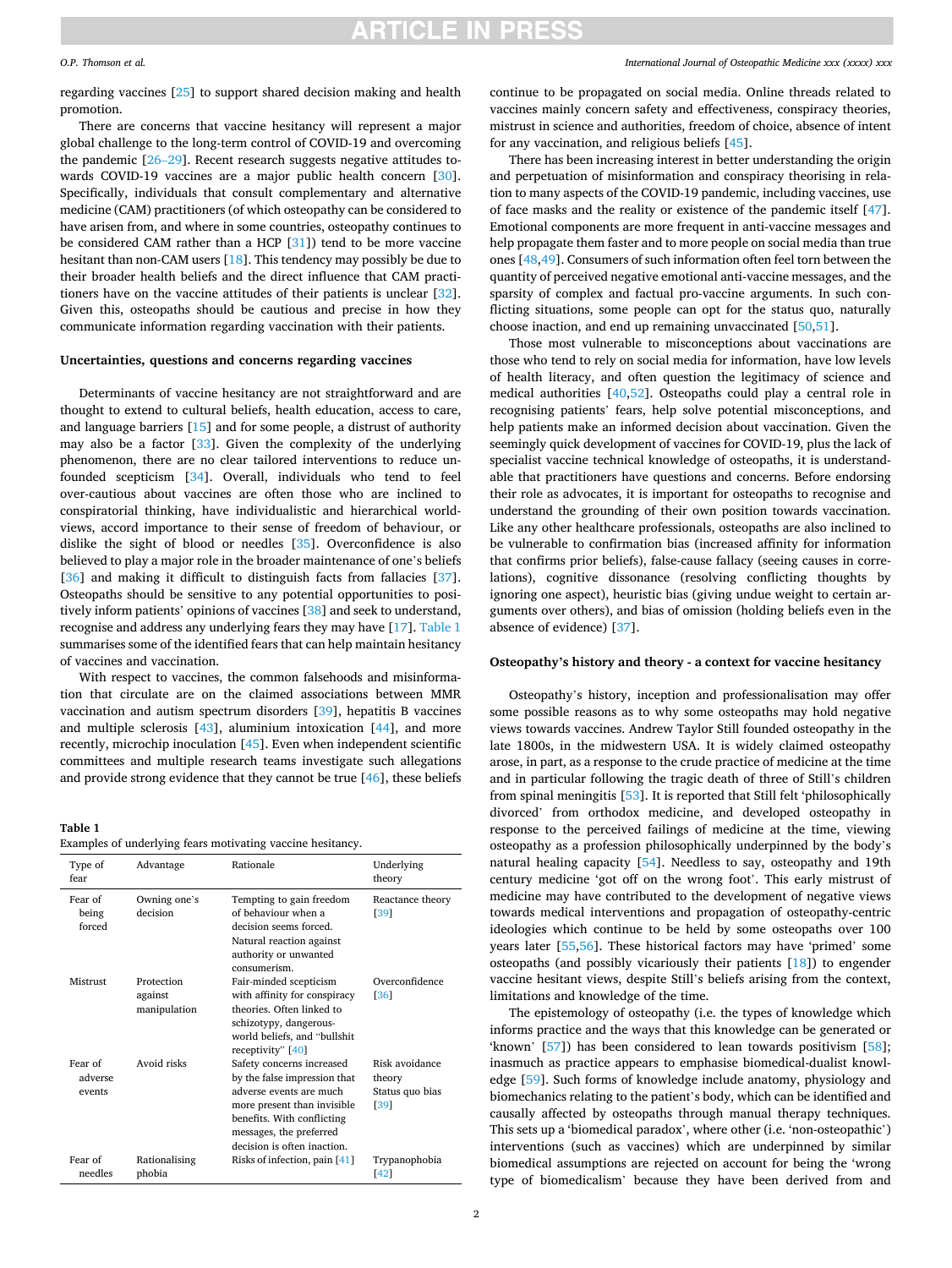#### <span id="page-2-0"></span>*O.P. Thomson et al.*

delivered by medicine. Looking further into osteopathic traditional principles and epistemology, there are obvious examples of edicts which would appear to be compatible with vaccine hesitant views (such as vaccines are 'unnatural' [[37\]](#page-3-0)), 'the human body provides *all* the chemicals necessary for the needs of tissues and organs' (stress added) [\[60](#page-3-0)], and evidence that Still positioned osteopathy as being opposed to vaccination [\[61](#page-3-0)]. That said, the extent to which these traditional concepts and principles feature in the clinical reasoning and practice of osteopaths in modern times varies [\[62](#page-3-0)].

#### **Osteopaths' attitudes towards regulation, public health and evidence-based guidance**

Contemporary evidence suggests some osteopaths are resistant or reluctant to adopt evidence-based guidance for musculoskeletal complaints and this reticence may provide an insight into the possible reasons for vaccine hesitancy amongst osteopaths. For example qualitative research[[56,63\]](#page-3-0) indicates that some osteopaths feel that traditional osteopathic theory and principles take precedence over evidence-based guidance for back pain. Osteopaths' professional views and identities [[64\]](#page-3-0) may also be a reason as to why some practitioners are hesitant in regard to vaccines. For example, some osteopaths have conceptions of practice which prioritise traditional osteopathic knowledge and skills [[58,65](#page-3-0)] excluding other forms of knowledge from outside the discipline. Further, practitioners may feel vaccines are not aligned with the original values and principles as espoused by Still and other early practitioners of 19th century osteopathy. For some, these anachronistic values appear to be compatible with common fallacies which consider vaccines to be 'unnatural' (and therefore harmful) or a mistrust of the medical and pharmaceutical industries [[37\]](#page-3-0).

A national mixed-methods study into osteopaths' attitudes towards regulation from the United Kingdom [[66\]](#page-3-0) show strong professional beliefs amongst some osteopaths such as 'osteopathic practice is distinctive' and is 'unique from other health care professions' and that some practitioners see themselves as 'osteopaths first, and then as a healthcare professional'. These data seem to be confirmed elsewhere, such as continental Europe [\[67](#page-3-0)–70] and Quebec [\[71](#page-3-0)]. Here studies indicated that most practitioners believed that osteopathy should be regulated as a distinct health care profession. These combined with concerns that some osteopaths have that 'pharmaceutical' models of research and evidence does not fit with osteopathic holism practice [\[72](#page-3-0)]. Together with the common working context of osteopathic clinical practice in many countries, where the vast majority of practitioners work outside of the public health system (such as the UK NHS) in which there are accepted and expected behaviours, attitudes and values with regards to promoting public health information, may all be forces which motivate osteopaths to hesitate with regards to the promotion of vaccines.

#### **Professional obligations and expectations**

Most (if not all) standards of osteopathic practice globally are clear on the expectation that osteopaths advocate for public health and health promotion activities, and partner with patients to help them make decisions about their health [\[73,74](#page-3-0)]. Since the start of the pandemic, osteopathic regulators worldwide (for example [[75](#page-3-0)–77] have outlined additional requirements and guidance (e.g. infection control measures) when working closely with patients during the COVID-19 pandemic.

In conjunction with a broader societal and moral obligation to contribute to herd immunity through vaccination [[78\]](#page-3-0), osteopaths have a more local public health and ethical responsibility to protect their own patients by volunteering to receive any authrosised COVID-19 vaccine (where vaccination is not medically contraindicated) to diminish the risk of transmission of the virus within the context of clinical osteopathic care [\[79\]](#page-3-0). Further to this, research indicates that vaccinated healthcare professionals are more likely to recommend vaccination to others [6]. Osteopaths should ensure they are 'informed advocates' during the

COVID-19 vaccine roll out and beyond [17]. This entails providing their patients with balanced views based on credible sources of information [[80,81](#page-3-0)] rather than unscientific speculation, and erroneous inference from traditional dogma.

### **Summary**

The trusted role and professional standing that osteopaths have with their patients and within their wider communities requires that the information and messages they communicate are informed by and congruent with current evidence, public health guidance and scientific consensus. This expectation is even more critical during the COVID-19 pandemic, particularly in relation to sharing information and decisions with patients regarding vaccination. All osteopaths have a social, moral and professional duty to contribute to the prevention of the transmission of infectious diseases. Practitioners must be critically aware when traditional osteopathic theories, principles and ideology may appear to contradict public health advice. Osteopaths should correct erroneous reasoning, false claims or misleading messaging to ensure that their professional practice and advice follows the most robust and recent evidence, public health advice and regulatory requirements.

#### **References**

- [1] Torales J, O'[Higgins M, Castaldelli-Maia JM, Ventriglio A. The outbreak of COVID-](http://refhub.elsevier.com/S1746-0689(21)00005-5/sref1)[19 coronavirus and its impact on global mental health. Int J Soc Psychiatr 2020;66:](http://refhub.elsevier.com/S1746-0689(21)00005-5/sref1)  [317](http://refhub.elsevier.com/S1746-0689(21)00005-5/sref1)–20.
- [2] [Shaukat N, Ali DM, Razzak J. Physical and mental health impacts of COVID-19 on](http://refhub.elsevier.com/S1746-0689(21)00005-5/sref2)  [healthcare workers: a scoping review. Int J Emerg Med 2020;13:40](http://refhub.elsevier.com/S1746-0689(21)00005-5/sref2).
- [3] [Abrams EM, Szefler SJ. COVID-19 and the impact of social determinants of health.](http://refhub.elsevier.com/S1746-0689(21)00005-5/sref3)  [Lancet Respir Med 2020;8:659](http://refhub.elsevier.com/S1746-0689(21)00005-5/sref3)–61.
- [4] Dai L, Gao GF. Viral targets for vaccines against COVID-19. Nat Rev Immunol 2021; [21:73](http://refhub.elsevier.com/S1746-0689(21)00005-5/sref4)–82.
- [5] Tumban E. Lead SARS-CoV-2 candidate vaccines: expectations from phase III trials and recommendations post-vaccine approval. Viruses 2020;13. [https://doi.org/](https://doi.org/10.3390/v13010054)  [10.3390/v13010054](https://doi.org/10.3390/v13010054).
- [6] [Paterson P, Meurice F, Stanberry LR, Glismann S, Rosenthal SL, Larson HJ. Vaccine](http://refhub.elsevier.com/S1746-0689(21)00005-5/sref6)  [hesitancy and healthcare providers. Vaccine 2016;34:6700](http://refhub.elsevier.com/S1746-0689(21)00005-5/sref6)–6.
- [7] Swiss Osteopathy Science Foundation. Osteo-Covid-19 : analyse de l'impact du Covid-19 sur l'activité des ostéopathes FSO. 2020 [cited 12 Feb 2021]. Available: [https://www.osteopathyfoundation.ch/en/research-works/published-research/-os](https://www.osteopathyfoundation.ch/en/research-works/published-research/-osteo-covid-19-analyse-de-limpact-du-covid-19-sur-lactivite-des-osteopathes-fso)  [teo-covid-19-analyse-de-limpact-du-covid-19-sur-lactivite-des-osteopathes-fso](https://www.osteopathyfoundation.ch/en/research-works/published-research/-osteo-covid-19-analyse-de-limpact-du-covid-19-sur-lactivite-des-osteopathes-fso).
- [8] Institute of Osteopathy [Internet]. In: Osteopaths working as vaccinators; 2021 [cited 12 Feb 2021]. Available: https://www.iosteopathy.org/news/osteopaths-wo [rking-as-vaccinators/.](https://www.iosteopathy.org/news/osteopaths-working-as-vaccinators/)
- [9] [Letter to the editorCain R, editor. J Am Osteopath Assoc 2020;120:943](http://refhub.elsevier.com/S1746-0689(21)00005-5/sref9)–4.
- [10] UNICEF [Internet]. In: Tracking anti-vaccination sentiment in Eastern European social media networks; Apr 2013 [cited 12 Feb 2021]. Available: https://www.un [icef.org/eca/reports/tracking-anti-vaccination-sentiment-eastern-european-socia](https://www.unicef.org/eca/reports/tracking-anti-vaccination-sentiment-eastern-european-social-media-networks) [l-media-networks](https://www.unicef.org/eca/reports/tracking-anti-vaccination-sentiment-eastern-european-social-media-networks).
- [11] Draper-Rodi J, Vaucher P, Thomson OP. The importance of rigour in the reporting of evidence for osteopathic care in Covid-19 papers. Explore 2020. [https://doi.org/](https://doi.org/10.1016/j.explore.2020.12.004)  [10.1016/j.explore.2020.12.004.](https://doi.org/10.1016/j.explore.2020.12.004)
- [12] Côté P, Bussières A, Cassidy JD, Hartvigsen J, Kawchuk GN, Leboeuf-Yde C, et al. [A united statement of the global chiropractic research community against the](http://refhub.elsevier.com/S1746-0689(21)00005-5/sref12)  [pseudoscientific claim that chiropractic care boosts immunity. Chiropr Man Ther](http://refhub.elsevier.com/S1746-0689(21)00005-5/sref12) [2020;28:21](http://refhub.elsevier.com/S1746-0689(21)00005-5/sref12).
- [13] Axén I, Bergström C, Bronson M, Côté P, Nim CG, Goncalves G, et al. Misinfor[mation, chiropractic, and the COVID-19 pandemic. Chiropr Man Ther 2020;28:65.](http://refhub.elsevier.com/S1746-0689(21)00005-5/sref13)
- [14] [Esparza J, Nitsche A, Damaso CR. Beyond the myths: novel findings for old para](http://refhub.elsevier.com/S1746-0689(21)00005-5/sref14)[digms in the history of the smallpox vaccine. PLoS Pathog 2018;14:e1007082.](http://refhub.elsevier.com/S1746-0689(21)00005-5/sref14)
- [15] [Larson HJ, Jarrett C, Eckersberger E, Smith DMD, Paterson P. Understanding](http://refhub.elsevier.com/S1746-0689(21)00005-5/sref15) [vaccine hesitancy around vaccines and vaccination from a global perspective: a](http://refhub.elsevier.com/S1746-0689(21)00005-5/sref15) [systematic review of published literature, 2007-2012. Vaccine 2014;32:2150](http://refhub.elsevier.com/S1746-0689(21)00005-5/sref15)–9.
- [16] [Wolfe RM, Sharp LK. Anti-vaccinationists past and present. BMJ 2002;325:430](http://refhub.elsevier.com/S1746-0689(21)00005-5/sref16)–2. [17] Poland GA, Jacobson RM. Understanding those who do not understand: a brief
- [review of the anti-vaccine movement. Vaccine 2001;19:2440](http://refhub.elsevier.com/S1746-0689(21)00005-5/sref17)–5. [18] Hornsey MJ, Lobera J, Díaz-Catalán [C. Vaccine hesitancy is strongly associated](http://refhub.elsevier.com/S1746-0689(21)00005-5/sref18) [with distrust of conventional medicine, and only weakly associated with trust in](http://refhub.elsevier.com/S1746-0689(21)00005-5/sref18)
- [alternative medicine. Soc Sci Med 2020;255:113019](http://refhub.elsevier.com/S1746-0689(21)00005-5/sref18). [19] [MacDonald NE. SAGE working group on vaccine hesitancy. Vaccine hesitancy:](http://refhub.elsevier.com/S1746-0689(21)00005-5/sref19)
- [definition, scope and determinants. Vaccine 2015;33:4161](http://refhub.elsevier.com/S1746-0689(21)00005-5/sref19)–4. [20] Godlee F. What should we do about vaccine hesitancy? BMJ 2019;365. https://doi. [org/10.1136/bmj.l4044.](https://doi.org/10.1136/bmj.l4044)
- [21] [Larson HJ, de Figueiredo A, Xiahong Z, Schulz WS, Verger P, Johnston IG, et al.](http://refhub.elsevier.com/S1746-0689(21)00005-5/sref21)  [The state of vaccine confidence 2016: global insights through a 67-country survey.](http://refhub.elsevier.com/S1746-0689(21)00005-5/sref21)  [EBioMedicine 2016;12:295](http://refhub.elsevier.com/S1746-0689(21)00005-5/sref21)–301.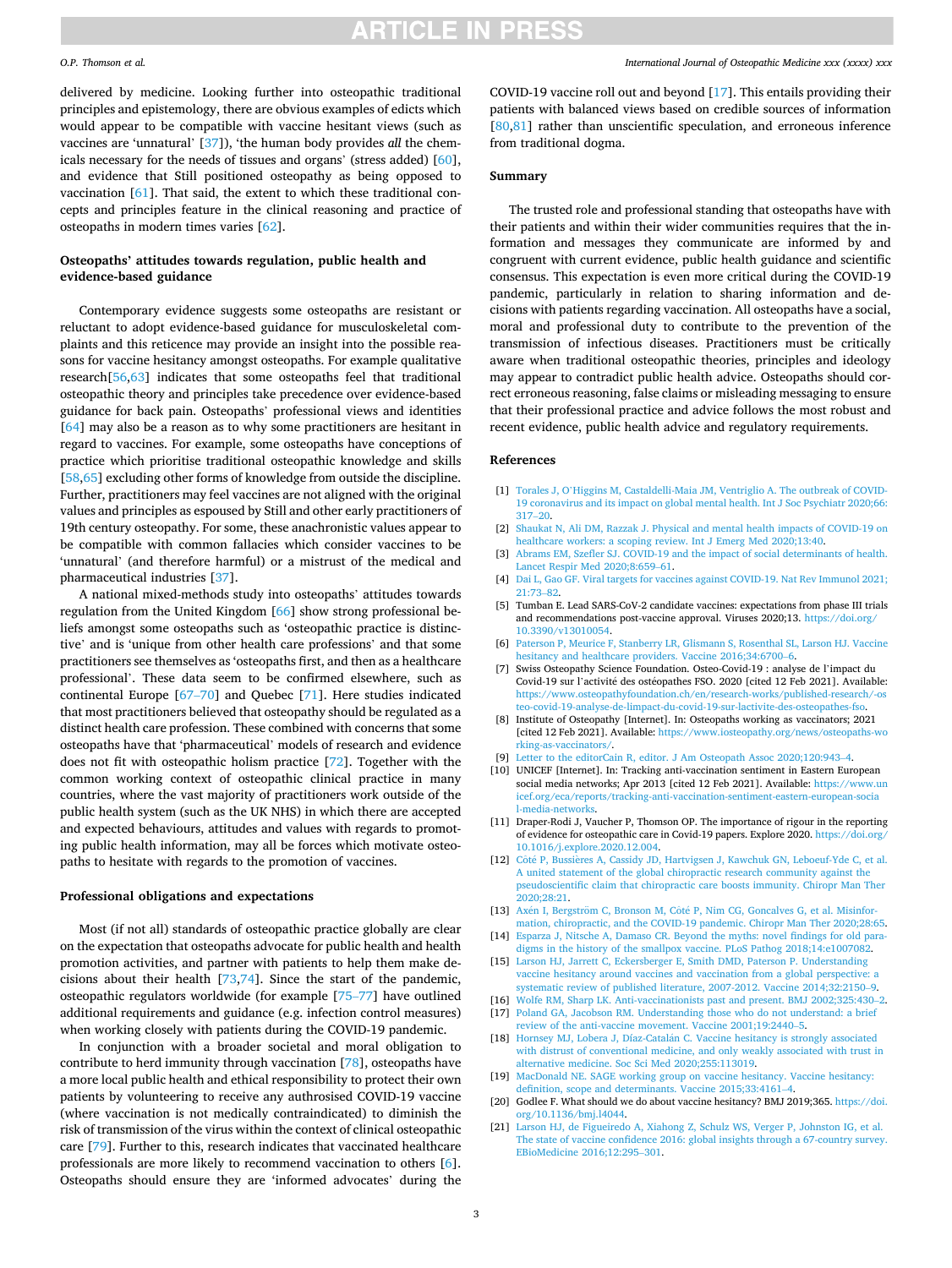#### <span id="page-3-0"></span>*O.P. Thomson et al.*

- [22] Robertson E, Reeve KS, Niedzwiedz CL, Moore J, Blake M, Green M, et al. Predictors of COVID-19 vaccine hesitancy in the UK household longitudinal study. bioRxiv. medRxiv 2021. [https://doi.org/10.1101/2020.12.27.20248899.](https://doi.org/10.1101/2020.12.27.20248899)
- [23] [Mahase E. Covid-19: UK government asks regulator to assess Oxford vaccine as](http://refhub.elsevier.com/S1746-0689(21)00005-5/sref23) [questions are raised over interim data. BMJ 2020;371:m4670.](http://refhub.elsevier.com/S1746-0689(21)00005-5/sref23)
- [24] [Mahase E. Covid-19: medical community split over vaccine interval policy as WHO](http://refhub.elsevier.com/S1746-0689(21)00005-5/sref24)   $ommends$  six weeks. BMJ 2021;372:n226
- [25] WHO [Internet]. In: COVID-19 vaccines; 2021 [cited 12 Feb 2021]. Available: [htt](https://www.who.int/emergencies/diseases/novel-coronavirus-2019/covid-19-vaccines)  [ps://www.who.int/emergencies/diseases/novel-coronavirus-2019/covid-19](https://www.who.int/emergencies/diseases/novel-coronavirus-2019/covid-19-vaccines) [-vaccines.](https://www.who.int/emergencies/diseases/novel-coronavirus-2019/covid-19-vaccines)
- [26] [COCONEL Group. A future vaccination campaign against COVID-19 at risk of](http://refhub.elsevier.com/S1746-0689(21)00005-5/sref26) [vaccine hesitancy and politicisation. Lancet Infect Dis 2020;20:769](http://refhub.elsevier.com/S1746-0689(21)00005-5/sref26)–70.
- [27] [Palamenghi L, Barello S, Boccia S, Graffigna G. Mistrust in biomedical research and](http://refhub.elsevier.com/S1746-0689(21)00005-5/sref27)  [vaccine hesitancy: the forefront challenge in the battle against COVID-19 in Italy.](http://refhub.elsevier.com/S1746-0689(21)00005-5/sref27)  [Eur J Epidemiol 2020;35:785](http://refhub.elsevier.com/S1746-0689(21)00005-5/sref27)–8.
- [28] [Dror AA, Eisenbach N, Taiber S, Morozov NG, Mizrachi M, Zigron A, et al. Vaccine](http://refhub.elsevier.com/S1746-0689(21)00005-5/sref28)  [hesitancy: the next challenge in the fight against COVID-19. Eur J Epidemiol 2020;](http://refhub.elsevier.com/S1746-0689(21)00005-5/sref28)  [35:775](http://refhub.elsevier.com/S1746-0689(21)00005-5/sref28)–9.
- [29] [Lee CHJ, Sibley CG. Attitudes toward vaccinations are becoming more polarized in](http://refhub.elsevier.com/S1746-0689(21)00005-5/sref29)  [New Zealand: findings from a longitudinal survey. EClinicalMedicine 2020;23:](http://refhub.elsevier.com/S1746-0689(21)00005-5/sref29) [100387.](http://refhub.elsevier.com/S1746-0689(21)00005-5/sref29)
- [30] [Paul E, Steptoe A, Fancourt D. Attitudes towards vaccines and intention to vacci](http://refhub.elsevier.com/S1746-0689(21)00005-5/sref30)[nate against COVID-19: implications for public health communications. The Lancet](http://refhub.elsevier.com/S1746-0689(21)00005-5/sref30)  [Regional Health - Europe 2021;1:100012](http://refhub.elsevier.com/S1746-0689(21)00005-5/sref30).
- [31] World Health Organization. Benchmarks for training in traditional /complementary and alternative medicine: benchmarks for training in osteopathy. 2010. Available, [http://apps.who.int/medicinedocs/documents/s17555en/s17555en.](http://apps.who.int/medicinedocs/documents/s17555en/s17555en.pdf) [pdf](http://apps.who.int/medicinedocs/documents/s17555en/s17555en.pdf).
- [32] [Bryden GM, Browne M, Rockloff M, Unsworth C. Anti-vaccination and pro-CAM](http://refhub.elsevier.com/S1746-0689(21)00005-5/sref32)  [attitudes both reflect magical beliefs about health. Vaccine 2018;36:1227](http://refhub.elsevier.com/S1746-0689(21)00005-5/sref32)–34.
- [33] Nichols T. The death of expertise: the campaign against established knowledge and [why it matters. Oxford University Press; 2017](http://refhub.elsevier.com/S1746-0689(21)00005-5/sref33).
- [34] [Ultsch B, Damm O, Beutels P, Bilcke J, Brüggenjürgen B, Gerber-Grote A, et al.](http://refhub.elsevier.com/S1746-0689(21)00005-5/sref34) [Methods for health economic evaluation of vaccines and immunization decision](http://refhub.elsevier.com/S1746-0689(21)00005-5/sref34) [frameworks: a consensus framework from a European vaccine economics com](http://refhub.elsevier.com/S1746-0689(21)00005-5/sref34)[munity. Pharmacoeconomics 2016;34:227](http://refhub.elsevier.com/S1746-0689(21)00005-5/sref34)–44.
- [35] [Hornsey MJ, Harris EA, Fielding KS. The psychological roots of anti-vaccination](http://refhub.elsevier.com/S1746-0689(21)00005-5/sref35)  [attitudes: a 24-nation investigation. Health Psychol 2018;37:307](http://refhub.elsevier.com/S1746-0689(21)00005-5/sref35)–15.
- [36] [Motta M, Callaghan T, Sylvester S. Knowing less but presuming more: dunning-](http://refhub.elsevier.com/S1746-0689(21)00005-5/sref36)[Kruger effects and the endorsement of anti-vaccine policy attitudes. Soc Sci Med](http://refhub.elsevier.com/S1746-0689(21)00005-5/sref36) [2018;211:274](http://refhub.elsevier.com/S1746-0689(21)00005-5/sref36)–81.
- [37] [Stolle LB, Nalamasu R, Pergolizzi Jr JV, Varrassi G, Magnusson P, LeQuang J, et al.](http://refhub.elsevier.com/S1746-0689(21)00005-5/sref37)  [Fact vs fallacy: the anti-vaccine discussion reloaded. Adv Ther 2020;37:4481](http://refhub.elsevier.com/S1746-0689(21)00005-5/sref37)–90.
- [38] [Davis R, Campbell R, Hildon Z, Hobbs L, Michie S. Theories of behaviour and](http://refhub.elsevier.com/S1746-0689(21)00005-5/sref38) [behaviour change across the social and behavioural sciences: a scoping review.](http://refhub.elsevier.com/S1746-0689(21)00005-5/sref38) [Health Psychol Rev 2015;9:323](http://refhub.elsevier.com/S1746-0689(21)00005-5/sref38)–44.
- [39] [DeStefano F, Shimabukuro TT. The MMR vaccine and autism. Annu Rev Virol](http://refhub.elsevier.com/S1746-0689(21)00005-5/sref39)  [2019;6:585](http://refhub.elsevier.com/S1746-0689(21)00005-5/sref39)–600.
- [40] Hart J, Graether M. Something'[s going on here. J Indiv Differ 2018;39:229](http://refhub.elsevier.com/S1746-0689(21)00005-5/sref40)–37.
- [41] Hervé C, Laupèze B, Del Giudice G, Didierlaurent AM, Tavares Da Silva F. The how's and what'[s of vaccine reactogenicity. NPJ Vaccines 2019;4:39](http://refhub.elsevier.com/S1746-0689(21)00005-5/sref41).
- [42] [McLenon J, Rogers MAM. The fear of needles: a systematic review and meta](http://refhub.elsevier.com/S1746-0689(21)00005-5/sref42)[analysis. J Adv Nurs 2019;75:30](http://refhub.elsevier.com/S1746-0689(21)00005-5/sref42)–42.
- [43] [Mouchet J, Salvo F, Raschi E, Poluzzi E, Antonazzo IC, De Ponti F, et al. Hepatitis B](http://refhub.elsevier.com/S1746-0689(21)00005-5/sref43)  [vaccination and the putative risk of central demyelinating diseases - a systematic](http://refhub.elsevier.com/S1746-0689(21)00005-5/sref43)  [review and meta-analysis. Vaccine 2018;36:1548](http://refhub.elsevier.com/S1746-0689(21)00005-5/sref43)–55.
- [44] Goullé J-P, Grangeot-Keros L. Aluminum and vaccines: current state of knowledge. [Med Maladies Infect 2020;50:16](http://refhub.elsevier.com/S1746-0689(21)00005-5/sref44)–21.
- [45] Nuzhath T, Tasnim S, Sanjwal RK, Trisha NF, Rahman M, Mahmud SMF, et al. COVID-19 vaccination hesitancy, misinformation and conspiracy theories on social media: a content analysis of Twitter data. SocArXiv. 2020. [https://doi.org/](https://doi.org/10.31235/osf.io/vc9jb)  [10.31235/osf.io/vc9jb.](https://doi.org/10.31235/osf.io/vc9jb)
- [46] [François G, Duclos P, Margolis H, Lavanchy D, Siegrist C-A, Meheus A, et al.](http://refhub.elsevier.com/S1746-0689(21)00005-5/sref46) [Vaccine safety controversies and the future of vaccination programs. Pediatr Infect](http://refhub.elsevier.com/S1746-0689(21)00005-5/sref46)  [Dis J 2005;24:953](http://refhub.elsevier.com/S1746-0689(21)00005-5/sref46)–61.
- [47] [Agley J, Xiao Y. Misinformation about COVID-19: evidence for differential latent](http://refhub.elsevier.com/S1746-0689(21)00005-5/sref47) [profiles and a strong association with trust in science. BMC Publ Health 2021;21:](http://refhub.elsevier.com/S1746-0689(21)00005-5/sref47)  [89](http://refhub.elsevier.com/S1746-0689(21)00005-5/sref47).
- [48] [Okuhara T, Ishikawa H, Okada H, Ueno H, Kiuchi T. Dual-process theories to](http://refhub.elsevier.com/S1746-0689(21)00005-5/sref48) [counter the anti-vaccination movement. Prev Med Rep 2020;20:101205.](http://refhub.elsevier.com/S1746-0689(21)00005-5/sref48)
- [49] [Vosoughi S, Roy D, Aral S. The spread of true and false news online. Science 2018;](http://refhub.elsevier.com/S1746-0689(21)00005-5/sref49)  [359:1146](http://refhub.elsevier.com/S1746-0689(21)00005-5/sref49)–51.
- [50] [Damman OC, Hendriks M, Rademakers J, Delnoij DMJ, Groenewegen PP. How do](http://refhub.elsevier.com/S1746-0689(21)00005-5/sref50)  [healthcare consumers process and evaluate comparative healthcare information? A](http://refhub.elsevier.com/S1746-0689(21)00005-5/sref50)  [qualitative study using cognitive interviews. BMC Publ Health 2009;9:423](http://refhub.elsevier.com/S1746-0689(21)00005-5/sref50).
- [51] [Samuelson W, Zeckhauser R. Status quo bias in decision making. J Risk Uncertain](http://refhub.elsevier.com/S1746-0689(21)00005-5/sref51)  [1988;1:7](http://refhub.elsevier.com/S1746-0689(21)00005-5/sref51)–59.
- [52] Dubé E, Laberge C, Guay M, Bramadat P, Roy R, Bettinger J. Vaccine hesitancy: an [overview. Hum Vaccines Immunother 2013;9:1763](http://refhub.elsevier.com/S1746-0689(21)00005-5/sref52)–73.
- [53] [Lewis JR. AT Still: from the dry bone to the living man. Dry Bone Press; 2012](http://refhub.elsevier.com/S1746-0689(21)00005-5/sref53). [54] [Stark JE. An historical perspective on principles of osteopathy. Int J Osteopath Med](http://refhub.elsevier.com/S1746-0689(21)00005-5/sref54)  [2013;16:3](http://refhub.elsevier.com/S1746-0689(21)00005-5/sref54)–10.
- [55] [Grundy M, Vogel S. Attitudes towards prescribing rights: a qualitative focus group](http://refhub.elsevier.com/S1746-0689(21)00005-5/sref55)  [study with UK osteopaths. Int J Osteopath Med 2005;8:12](http://refhub.elsevier.com/S1746-0689(21)00005-5/sref55)–21.

### *International Journal of Osteopathic Medicine xxx (xxxx) xxx*

- [56] [Figg-Latham J, Rajendran D. Quiet dissent: the attitudes, beliefs and behaviours of](http://refhub.elsevier.com/S1746-0689(21)00005-5/sref56)  [UK osteopaths who reject low back pain guidance - a qualitative study. Muscu](http://refhub.elsevier.com/S1746-0689(21)00005-5/sref56)[loskelet Sci Pract 2017;27:97](http://refhub.elsevier.com/S1746-0689(21)00005-5/sref56)–105.
- [57] Fish D, Coles C, editors. Developing professional judgement in health care [learning through the critical appreciation of practice. Oxford; Boston: Butterworth-](http://refhub.elsevier.com/S1746-0689(21)00005-5/sref57)[Heinemann.; 1998.](http://refhub.elsevier.com/S1746-0689(21)00005-5/sref57)
- [58] [Thomson OP, Petty NJ, Moore AP. A qualitative grounded theory study of the](http://refhub.elsevier.com/S1746-0689(21)00005-5/sref58) [conceptions of clinical practice in osteopathy - a continuum from technical ratio](http://refhub.elsevier.com/S1746-0689(21)00005-5/sref58)[nality to professional artistry. Man Ther 2014;19:37](http://refhub.elsevier.com/S1746-0689(21)00005-5/sref58)–43.
- [59] Tyreman S. Re-evaluating "[osteopathic principles. Int J Osteopath Med 2013;16:](http://refhub.elsevier.com/S1746-0689(21)00005-5/sref59)  38–[45.](http://refhub.elsevier.com/S1746-0689(21)00005-5/sref59)
- [60] [Seffinger M, King H, Ward RJJ, Rogers F, Patterson AM. Osteopathic philosophy.](http://refhub.elsevier.com/S1746-0689(21)00005-5/sref60)  [In: Ward R, editor. Foundations for osteopathic medicine. Philadelphia: Lippincott](http://refhub.elsevier.com/S1746-0689(21)00005-5/sref60)  Williams & [Wilkins; 2003. p. 3](http://refhub.elsevier.com/S1746-0689(21)00005-5/sref60)–18.
- [61] [Still AT. Osteopathy, research and practice. CreateSpace Independent Publishing](http://refhub.elsevier.com/S1746-0689(21)00005-5/sref61)  [Platform; 1910.](http://refhub.elsevier.com/S1746-0689(21)00005-5/sref61)
- [62] [Kasiri-Martino H, Bright P. Osteopathic educators](http://refhub.elsevier.com/S1746-0689(21)00005-5/sref62)' attitudes towards osteopathic [principles and their application in clinical practice: a qualitative inquiry. Man Ther](http://refhub.elsevier.com/S1746-0689(21)00005-5/sref62)   $2016:21:233-40.$
- [63] [Inman J, Thomson OP. Complementing or conflicting? A qualitative study of os](http://refhub.elsevier.com/S1746-0689(21)00005-5/sref63)teopaths' [perceptions of NICE low back pain and sciatica guidelines in the UK. Int J](http://refhub.elsevier.com/S1746-0689(21)00005-5/sref63)  [Osteopath Med 2019;31:7](http://refhub.elsevier.com/S1746-0689(21)00005-5/sref63)–14.
- [64] [Alvarez G, Van Biesen T, Roura S. Professional identity in the evolution of osteo](http://refhub.elsevier.com/S1746-0689(21)00005-5/sref64)[pathic models: response to Esteves et al. Int J Osteopath Med 2020;36:58](http://refhub.elsevier.com/S1746-0689(21)00005-5/sref64)–9.
- [65] [Thomson OP, Petty NJ, Moore AP. Osteopaths](http://refhub.elsevier.com/S1746-0689(21)00005-5/sref65)' professional views, identities and conceptions – [a qualitative grounded theory study. Int J Osteopath Med 2014;17:](http://refhub.elsevier.com/S1746-0689(21)00005-5/sref65)  [146](http://refhub.elsevier.com/S1746-0689(21)00005-5/sref65)–59.
- [66] McGivern, et al [Internet]. In: Research to Promote Effective Regulation; 2015 [cited 12 Feb 2021]. Available: [https://www.osteopathy.org.uk/news-and-resour](https://www.osteopathy.org.uk/news-and-resources/research-surveys/gosc-research/research-to-promote-effective-regulation/)  [ces/research-surveys/gosc-research/research-to-promote-effective-regulation/](https://www.osteopathy.org.uk/news-and-resources/research-surveys/gosc-research/research-to-promote-effective-regulation/).
- [67] [Cerritelli F, Consorti G, van Dun PLS, Esteves JE, Sciomachen P, Valente M, et al.](http://refhub.elsevier.com/S1746-0689(21)00005-5/sref67)  [The Italian osteopathic practitioners estimates and RAtes \(OPERA\) study: how](http://refhub.elsevier.com/S1746-0689(21)00005-5/sref67)  [osteopaths work. PLoS One 2020;15:e0235539](http://refhub.elsevier.com/S1746-0689(21)00005-5/sref67).
- [68] [Alvarez G, Roura S, Cerritelli F, Esteves JE, Verbeeck J, van Dun PLS. The Spanish](http://refhub.elsevier.com/S1746-0689(21)00005-5/sref68)  [Osteopathic Practitioners Estimates and RAtes \(OPERA\) study: a cross-sectional](http://refhub.elsevier.com/S1746-0689(21)00005-5/sref68)  [survey. PLoS One 2020;15:e0234713](http://refhub.elsevier.com/S1746-0689(21)00005-5/sref68).
- [69] [Cerritelli F, van Dun PLS, Esteves JE, Consorti G, Sciomachen P, Lacorte E, et al.](http://refhub.elsevier.com/S1746-0689(21)00005-5/sref69) [The Italian Osteopathic Practitioners Estimates and RAtes \(OPERA\) study: a cross](http://refhub.elsevier.com/S1746-0689(21)00005-5/sref69)  [sectional survey. PLoS One 2019;14:e0211353.](http://refhub.elsevier.com/S1746-0689(21)00005-5/sref69)
- [70] [van Dun PLS, Nicolaie MA, Van Messem A. State of affairs of osteopathy in the](http://refhub.elsevier.com/S1746-0689(21)00005-5/sref70) [Benelux: Benelux osteosurvey 2013. Int J Osteopath Med 2016;20:3](http://refhub.elsevier.com/S1746-0689(21)00005-5/sref70)–17.
- [71] [Morin C, Aubin A. Primary reasons for osteopathic consultation: a prospective](http://refhub.elsevier.com/S1746-0689(21)00005-5/sref71) [survey in Quebec. PLoS One 2014;9:e106259](http://refhub.elsevier.com/S1746-0689(21)00005-5/sref71).
- [72] McGivern, et al. Research to promote effective regulation [Internet]. 2015 [cited 12 Feb 2021]. Available, [https://www.osteopathy.org.uk/news-and-resources](https://www.osteopathy.org.uk/news-and-resources/research-surveys/gosc-research/research-to-promote-effective-regulation/) [/research-surveys/gosc-research/research-to-promote-effective-regulation/.](https://www.osteopathy.org.uk/news-and-resources/research-surveys/gosc-research/research-to-promote-effective-regulation/)
- [73] GOsC [Internet]. In: Updated osteopathic practice standards; 2018 [cited 14 Feb 2021]. Available: [https://www.osteopathy.org.uk/news-and-resources/document-](https://www.osteopathy.org.uk/news-and-resources/document-library/osteopathic-practice-standards/updated-osteopathic-practice-standards/)[library/osteopathic-practice-standards/updated-osteopathic-practice-standards/](https://www.osteopathy.org.uk/news-and-resources/document-library/osteopathic-practice-standards/updated-osteopathic-practice-standards/).
- [74] Osteopathy Board of Australia [Internet]. In: Capabilities for osteopathic practice; 2019 [cited 13 Feb 2021]. Available: [https://www.osteopathyboard.gov.au/Cod](https://www.osteopathyboard.gov.au/Codes-Guidelines/Capabilities-for-osteopathic-practice.aspx) [es-Guidelines/Capabilities-for-osteopathic-practice.aspx](https://www.osteopathyboard.gov.au/Codes-Guidelines/Capabilities-for-osteopathic-practice.aspx).
- [75] General Osteopathic Council. Interim guidance on infection control in osteopathy during COVID-19 pandemic [Internet]. 5 Jan 2021 [cited 12 Feb 2021]. Available, [https://www.osteopathy.org.uk/news-and-resources/document-library/about-th](https://www.osteopathy.org.uk/news-and-resources/document-library/about-the-gosc/interim-guidance-on-infection-control/) [e-gosc/interim-guidance-on-infection-control/](https://www.osteopathy.org.uk/news-and-resources/document-library/about-the-gosc/interim-guidance-on-infection-control/).
- [76] Unité pour l'Ostéopathie [Internet]. In: Continuité des soins ostéopathiques en cabinets libéraux en stade 3 épidémique du COVID-19; 4 May 2020 [cited 12 Feb 2021]. Available: [https://ogi.osteopathe-syndicat.fr/upload/files/Recomman](https://ogi.osteopathe-syndicat.fr/upload/files/Recommandations-UPO-Covid-19-V-4mai2020.pdf) [dations-UPO-Covid-19-V-4mai2020.pdf](https://ogi.osteopathe-syndicat.fr/upload/files/Recommandations-UPO-Covid-19-V-4mai2020.pdf)
- [77] de Osteópatas de España Registro [Internet]. In: Biosecurity and COVID-19; 3 Apr 2020 [cited 12 Feb 2021]. Available: [https://www.osteopatas.org/ficheros/BIOSE](https://www.osteopatas.org/ficheros/BIOSEGURIDAD_Y_COVID-19_ROE_12-4.pdf)  [GURIDAD\\_Y\\_COVID-19\\_ROE\\_12-4.pdf](https://www.osteopatas.org/ficheros/BIOSEGURIDAD_Y_COVID-19_ROE_12-4.pdf).
- [78] [Giubilini A, Douglas T, Savulescu J. The moral obligation to be vaccinated: utili](http://refhub.elsevier.com/S1746-0689(21)00005-5/sref78)[tarianism, contractualism, and collective easy rescue. Med Health Care Philos](http://refhub.elsevier.com/S1746-0689(21)00005-5/sref78)  [2018;21:547](http://refhub.elsevier.com/S1746-0689(21)00005-5/sref78)–60.
- [79] [Theodoridou M. Professional and ethical responsibilities of health-care workers in](http://refhub.elsevier.com/S1746-0689(21)00005-5/sref79)  [regard to vaccinations. Vaccine 2014;32:4866](http://refhub.elsevier.com/S1746-0689(21)00005-5/sref79)–8.
- [80] CDC. Ensuring the Safety of COVID-19 Vaccines in the United States. 5 Feb 2021 [cited 13 Feb 2021]. Available: [https://www.cdc.gov/coronavirus/2019-ncov](https://www.cdc.gov/coronavirus/2019-ncov/vaccines/safety.html) accines/safety.html.
- [81] Public Health England. COVID-19 Vaccination: easy-read Resources. GOV.UK; 8 Jan 2021 [cited 13 Feb 2021]. Available: [https://www.gov.uk/government/publ](https://www.gov.uk/government/publications/covid-19-vaccination-easy-read-resources)  [ications/covid-19-vaccination-easy-read-resources.](https://www.gov.uk/government/publications/covid-19-vaccination-easy-read-resources)

Oliver P. Thomson\* , Andrew MacMillan, Jerry Draper-Rodi *University College of Osteopathy, 275 Borough High St, London, SE1 1JE, UK* 

### Paul Vaucher

*Foundation COME Collaboration, Pescara, Italy HES-SO University of Applied Sciences and Arts Western Switzerland, School of Health Sciences Fribourg, Rue des Arsenaux 16a, CH-1700, Fribourg, Switzerland*